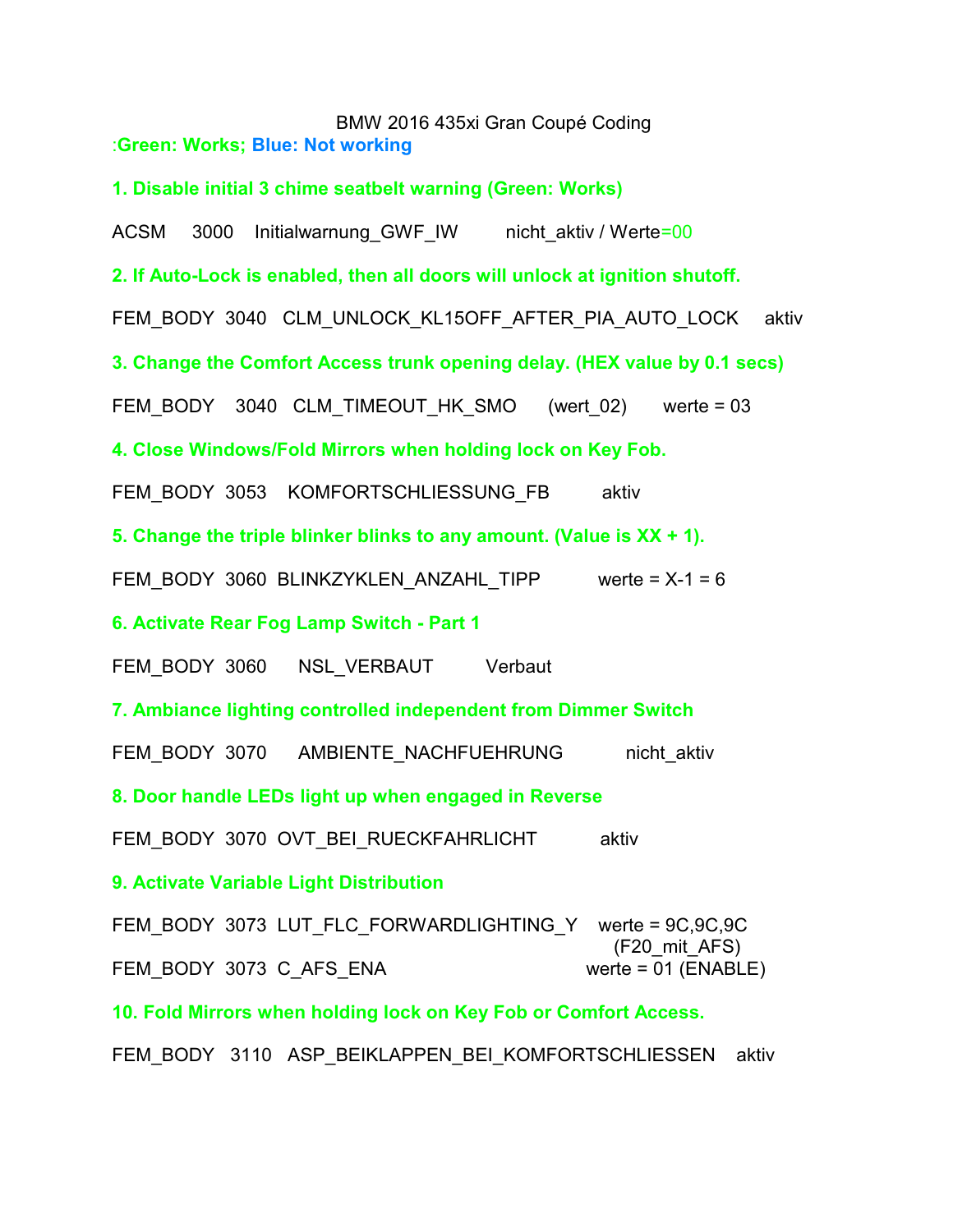## BMW 2016 435xi Gran Coupé Coding - 2

**11. Unfold Mirrors on vehicle unlock via Key Fob or Comfort Access.**

FEM\_BODY\_3110 ASP\_AUSKLAPPEN\_NACH\_KOMFORTSCHLIESSEN aktiv

**12. Changes the speed at which the side mirrors will auto-unfold. (Value in HEX)**

FEM\_BODY\_3110 ASP\_GESCHWINDIGKEIT\_AUTO\_AUSKLAPPEN 14 (20km/h)

**13. Set time steering wheel heater will remain on after activation.**

FEM\_BODY\_3140 NACHLAUFZEIT\_LENKRADHEIZUNG 24 hours

**14. Button on driver-side will be enabled to CLOSE the trunk**.

HKFM 3010 SCH TOEHKI aktiv

**15. Button on key fob will be enabled to CLOSE the trunk**.

HKFM 3010 SCH\_FBD aktiv

**16. Required for SCH\_FBD and SCH\_TOEHKI to work.**

HKFM 3010 TASTER\_FBD aktiv

**17. Removes speed requirement to watch videos.**

HU\_NBT2\_EVO 3000 HMI, 96

VIDEO\_SPEEDLOCK\_CONDITION none

VIDEO HANDBRAKE nicht aktiv

VIDEO\_FRONT\_LOCKED nicht\_aktiv

SPEEDLOCK X KMH\_MIN Unknown Werte= FF

SPEEDLOCK X KMH\_MAX Unknown Werte= FF

**18. Removes iDrive Initial Disclaimer**.

HU\_NBT2\_EVO 3001 EXBOX, 96 LEGAL\_DISCLAIMER\_TIME kein\_ld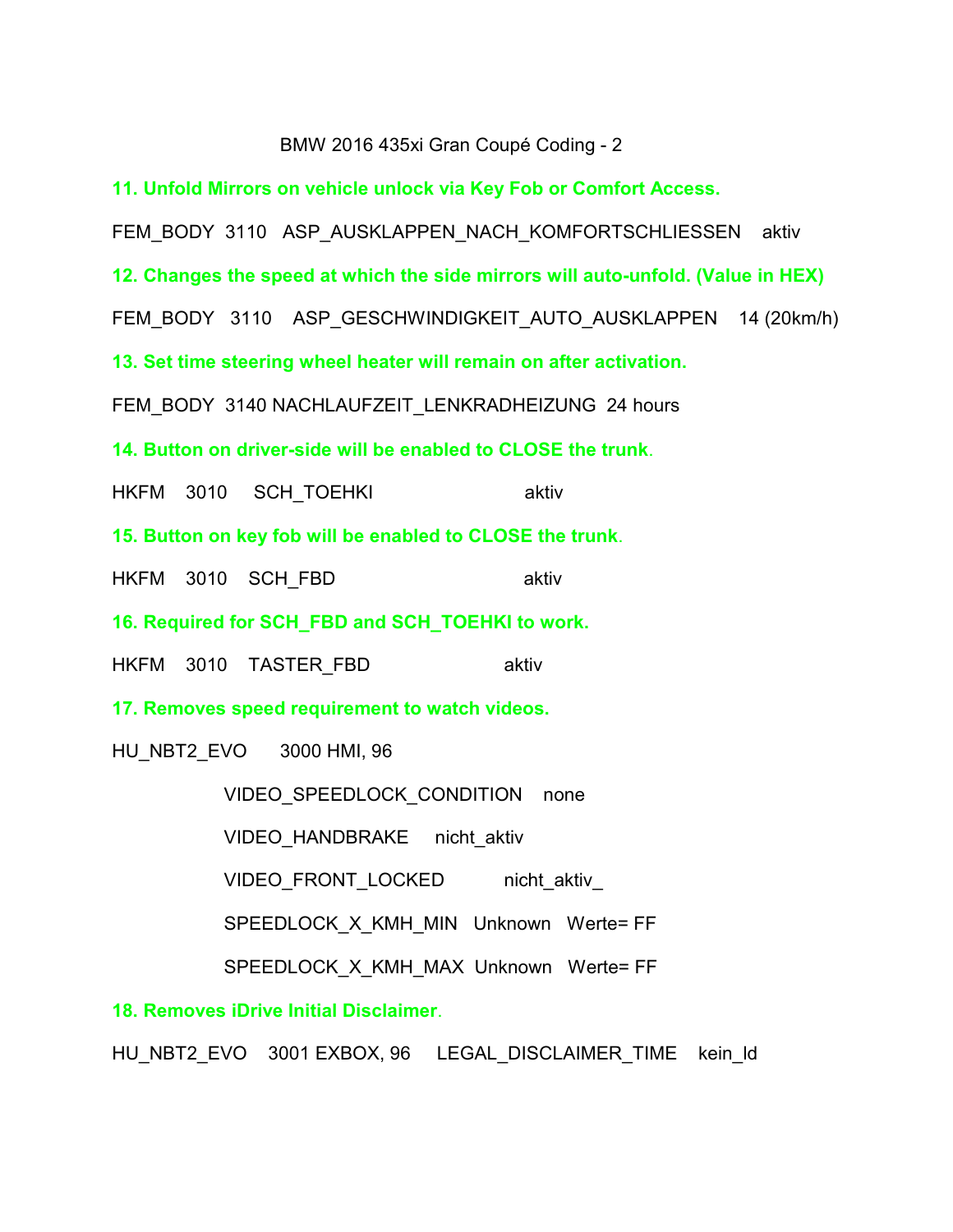## BMW 2016 435xi Gran Coupé Coding - 3

**19. Removes disclaimer for all cameras and PDC**

HU\_NBT2\_EVO 3001 EXBOX, 96 MACRO\_CAM\_LEGALDISCLAIMER kein\_ld

**20. Set volume level to be retained at 40% rather than startup on 25%.**

HU\_NBT2\_EVO 3002 AUDIO\_TUNER\_TRAFFIC, 96 VOL\_MAX\_ON werte=28

**21. Enable Video Playback via USB (.avi, .mp4, .mkv, .m4v, etc.)**

HU NBT2 3003 TELEPHON TELEMATIK ONLINE, 95 API\_USB\_VIDEO both

**22. Adds Developer Menu to Settings. (Shows Build/Date/Versions/etc)**

HU\_NBT2\_EVO\_3006 NAVIGATION, 64 ENTWICKLER\_MENUE aktiv

**23. Disable house number first on destination input screen.**

HU\_NBT2\_EVO 3006 NAVI3006 NAVI\_DESTINATION\_INPUT\_US nicht\_aktiv

**24. Enables importing a trip into Navigation via USB Drive**

HU\_NBT2\_EVO 3006 NAVIGATION, 64 NAVI\_TRIP\_IMPORT aktiv

**25. Enable navi augmented reality guidance: MMI shows additional check box.**

HU\_NBT2\_EVO\_3006 NAVI\_NAVI\_AUGMENTED\_REALITY\_aktiv

**26. Changes Navigation Voice from English to British English - Part 1**

HU\_NBT2\_EVO\_3007 LANGUAGE, 32 LANGUAGE\_ENGLISH\_UK master

**27. Changes Navigation Voice from English to British English - Part 2**

HU\_NBT\_EVO 3007 LANGUAGE, 32 LANGUAGE\_ENGLISH\_US nicht\_aktiv

**28. Adds the vehicle's current speed to the BC cycle list (Displays on KOMBI screen)**

KOMBI 3000 BC DIGITAL V aktiv